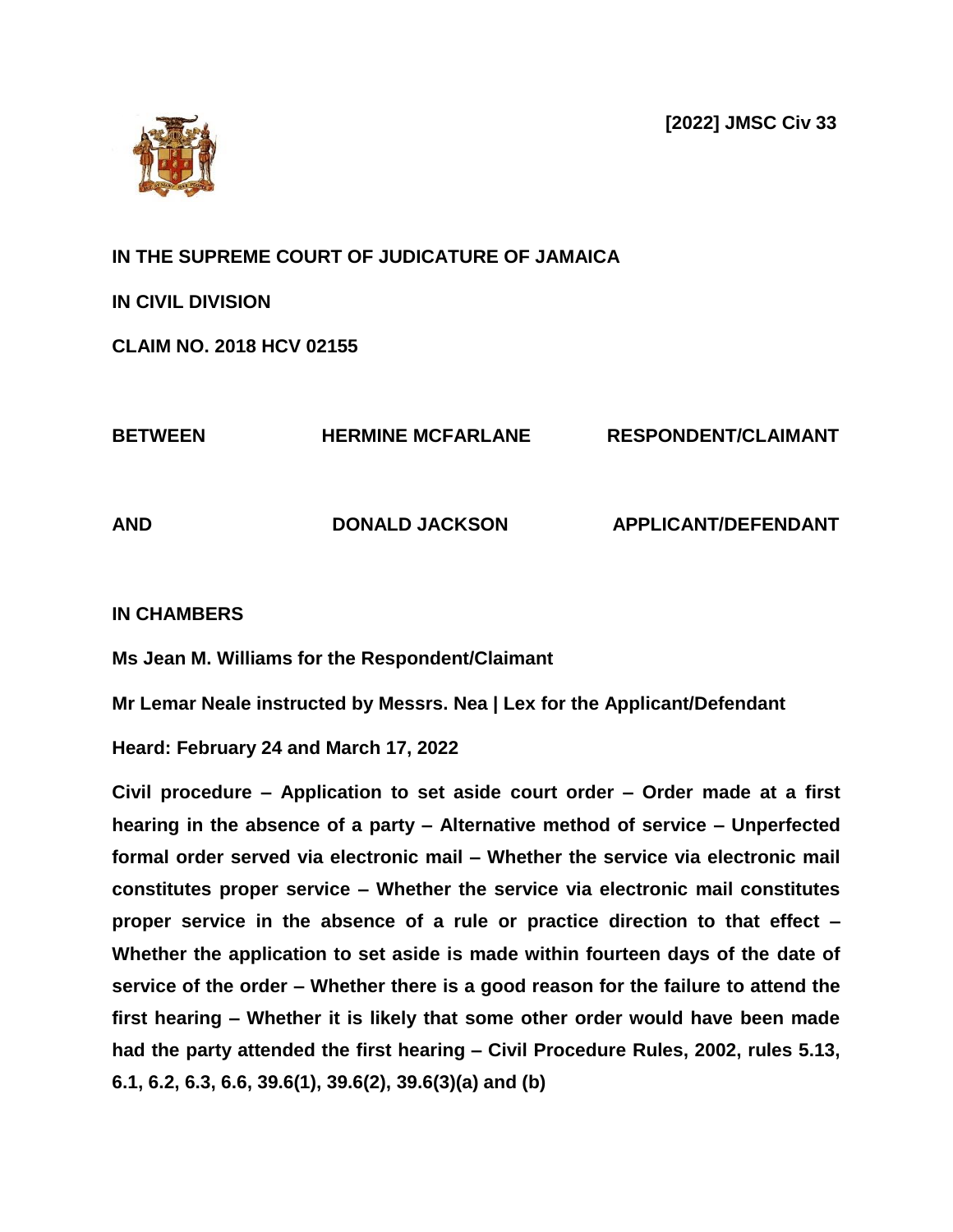## **A. NEMBHARD J**

## **INTRODUCTION**

- **[1]** This matter concerns an application to set aside the Orders of this Court which were made on 5 April 2019, in the absence of the Applicant/Defendant, Mr Donald Jackson. The application raises the central issue of whether Mr Jackson has satisfied the requirements of rule 39.6 of the Civil Procedure Rules, 2002 ("the CPR"), as a consequence of which, the Court ought properly to set aside its Orders of 5 April 2019. Additionally, the application raises the issue of whether the service of an unperfected Formal Order on Mr Jackson, via electronic mail ("email") constitutes proper service.
- **[2]** The application to set aside is made by way of an Amended Notice of Application for Court Orders, which was filed on 11 February 2022. The Applicant/Defendant, Mr Donald Jackson, seeks the following Orders against the Respondent/Claimant, Ms Hermine McFarlane: -
	- (i) That the Orders made by the Honourable Miss Justice Anne-Marie Nembhard on April 5, 2019, be set aside;
	- (ii) That the Registrar of Titles be directed to cancel the Duplicate Certificate of Title registered at Volume 1053 Folio 469 of the Register Book of Titles and re-issue same in the names of the Claimant and the Defendant;
	- (iii) That, in the alternative, Miscellaneous No. 2195259, as endorsed on the Duplicate Certificate of Title registered at Volume 1053 Folio 469 of the Register Book of Titles, be set aside;
	- (iv)That the proceedings commenced by the Claimant in the Parish Court for recovery of possession be stayed pending the outcome of this application;
	- (v) That the Defendant be permitted to file a Defence within 14 (fourteen) days of the date of the Order; and
	- (vi)That there be no Order as to costs.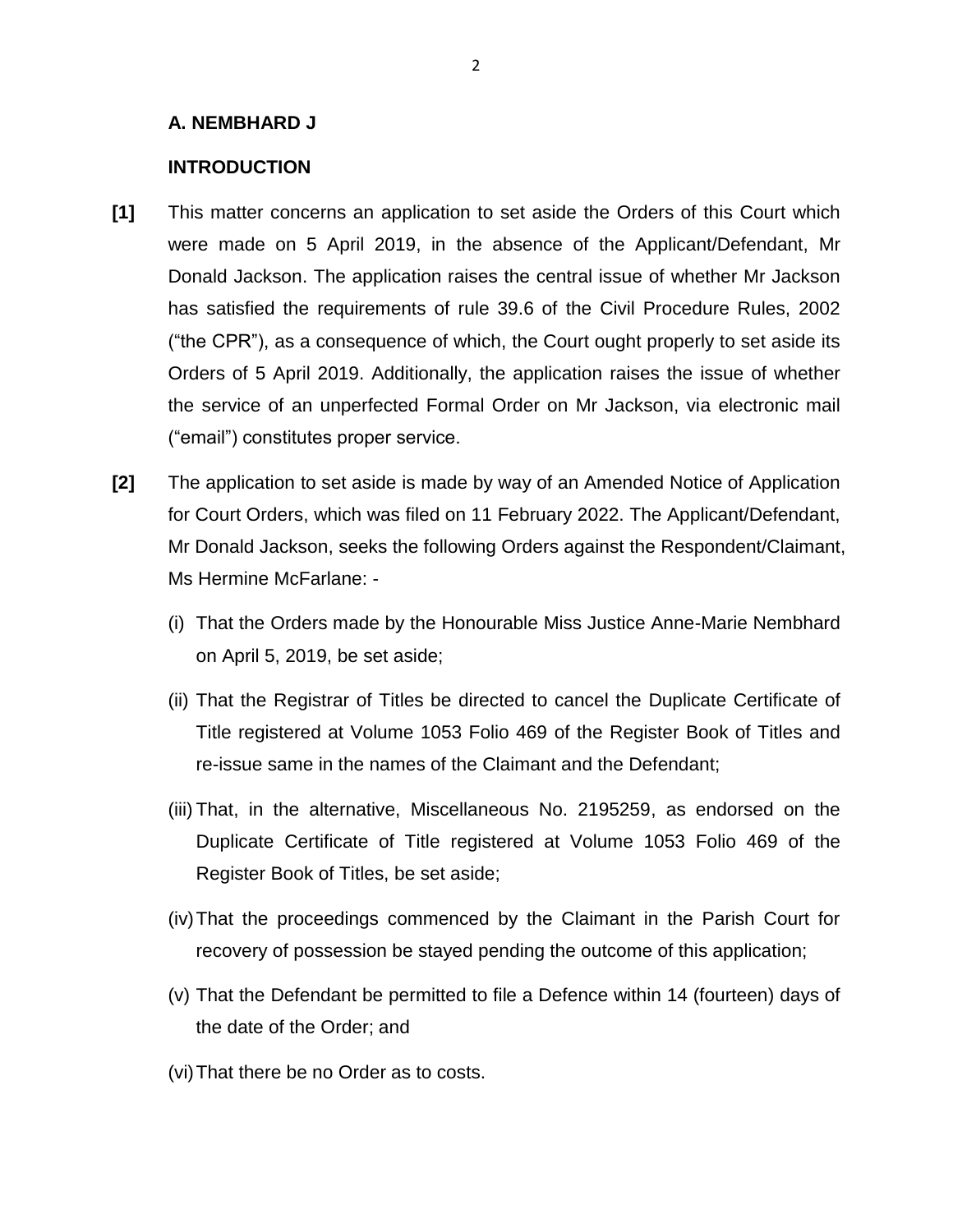## **THE ISSUES**

- **[3]** The application to set aside raises the following primary issue for the Court's determination: -
	- (a) Whether the Orders made on 5 April 2019 ought properly to be set aside.
- **[4]** In seeking to determine the primary issue raised, the following sub-issues must also be resolved: -
	- (a) Whether the application to set aside the Orders made on 5 April 2019 was made within fourteen (14) days of the date of service of the Orders;
	- (b) Whether Mr Jackson has demonstrated that he has a good reason for failing to attend the hearing that was conducted on 5 April 2019;
	- (c) Whether Mr Jackson has demonstrated that it is likely that some other Order would have been made, had he been present at the hearing on 5 April 2019;
	- (d) Whether the service of the unperfected Formal Order, which was filed on 7 March 2019, via email, constitutes a proper alternative method of service.

#### **BACKGROUND**

**[5]** The application to set aside is made against the background of a dispute between Mr Jackson and Ms McFarlane concerning the property located at Lot 12, West Avenue (Camperdown), also known as 1 West Camp Close, Kingston 8, in the parish of Saint Andrew, being the land comprised in Certificate of Title registered at Volume 1053 Folio 469 of the Register Book of Titles ("the subject property"). The subject property was registered in the names of Ms McFarlane and Mr Jackson, as tenants in common.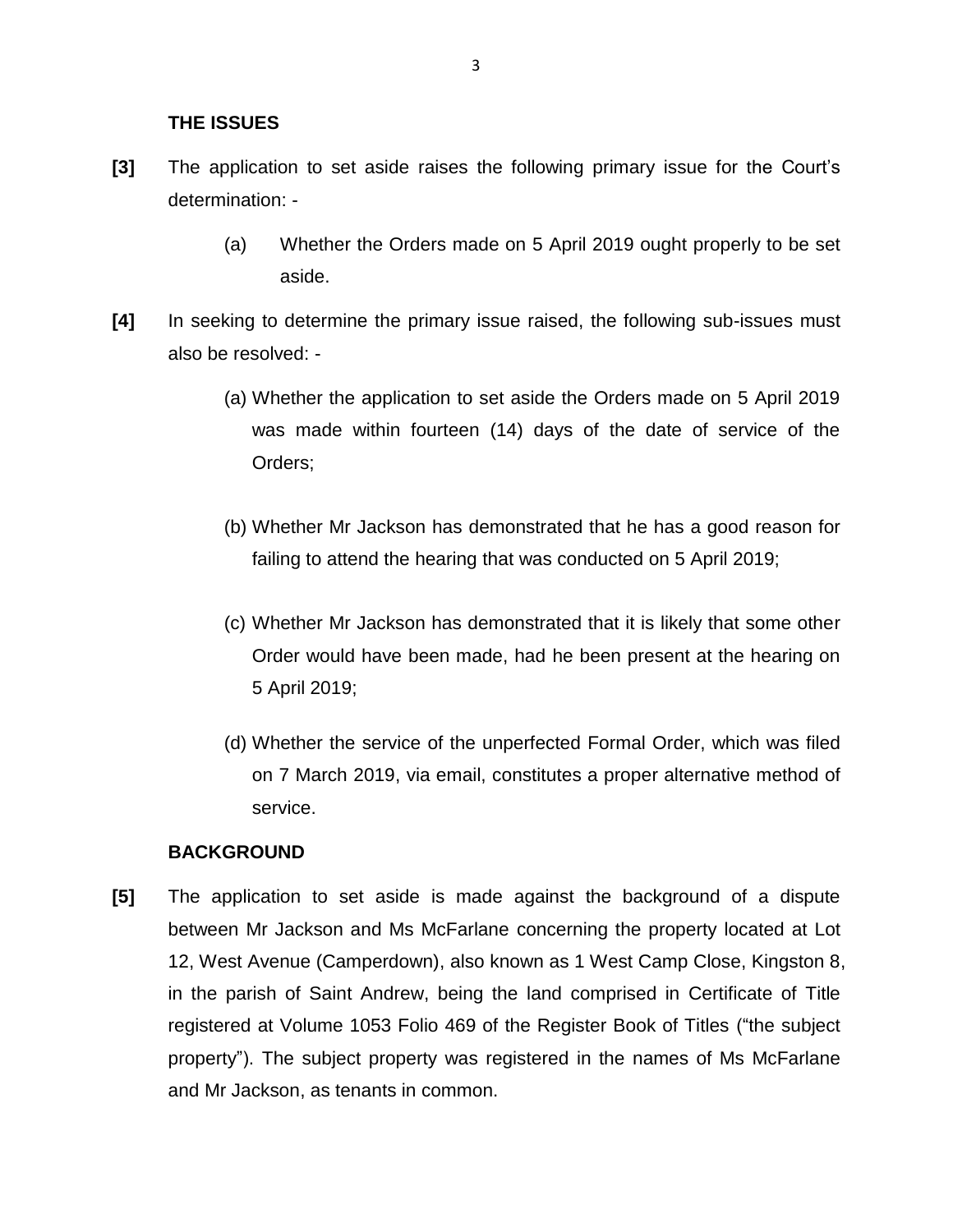- **[6]** By way of a Fixed Date Claim Form, which was filed on 5 June 2018, Ms McFarlane commenced an action by virtue of which she sought an Order of the court that she is the sole legal and beneficial owner of the subject property.
- **[7]** On 19 September 2018, Mr Jackson filed an Acknowledgment of Service by virtue of which he confirmed receipt of the Fixed Date Claim Form as well as the supporting Affidavit, each filed on 5 June 2018.
- **[8]** Attached to the Acknowledgement of Service was a handwritten document entitled "Defence", bearing the signature of Mr Jackson.

## **Chronology of events**

- **[9]** In the present instance, a careful examination of the chronology of events is instructive.
- **[10]** The first hearing of the Fixed Date Claim Form, which was filed on 5 June 2018, was first scheduled for 7 November 2018. In light of the absence of Mr Jackson from that first hearing, it was subsequently adjourned to 31 January 2019. On 12 December 2018, a Notice of Adjourned Hearing, in respect of the hearing date of 31 January 2019, was sent by registered mail to Mr Jackson, at his address at the subject property.
- **[11]** On 31 January 2019, the first hearing was again adjourned and was rescheduled for 4 April 2019. The record of the court reflects that both Mr Jackson and Ms McFarlane were absent on 31 January 2019, although Learned Counsel Ms Jean Williams was present on Ms McFarlane's behalf. On 7 March 2019, Ms Williams filed a Formal Order to this effect.
- **[12]** On 4 April 2019, the first hearing was listed before this Court, at which time Mr Jackson was once again absent. The Court made an Order that proof of the service of the Notice of Adjourned Hearing, in respect of the first hearing that was scheduled for 4 April 2019, which was said to have been effected on Mr Jackson, was to be provided to the Court. The first hearing was adjourned to 5 April 2019.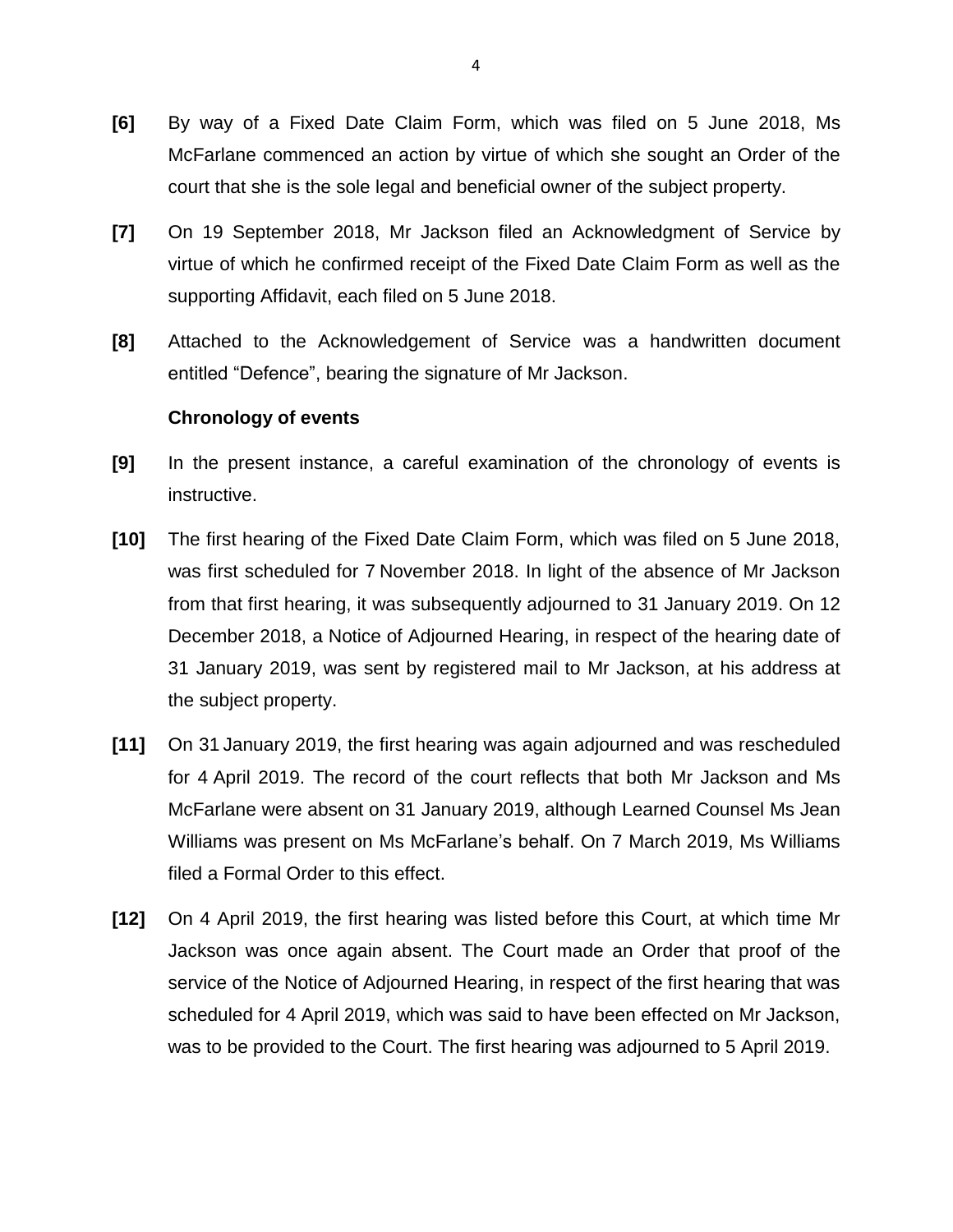- **[13]** On 5 April 2019, Ms Williams filed an Affidavit of Service via Email, in which she avers that on 2 April 2019, she emailed the unperfected Formal Order, which was filed on 7 March 2019, to Mr Jackson using his email address. Ms Williams further avers that this was an email address which she had received from Ms McFarlane and at which she [Ms Williams] had previously communicated with Mr Jackson.
- **[14]** On 5 April 2019, Mr Jackson remained consistent in his absence. On this occasion, the Court treated the first hearing as the trial of the Fixed Date Claim Form and granted Orders in terms of the Fixed Date Claim Form, which was filed on 5 June 2018, as amended.
- **[15]** On 28 May 2019, Mr Jackson filed a Notice of Application for Court Orders, accompanied by an Affidavit in support, by virtue of which he seeks an Order setting aside the Orders made on 5 April 2019.
- **[16]** On 11 February 2022, an Amended Notice of Application for Court Orders was filed.
- **[17]** It is in this context that this judgment seeks to address the issues raised by the application to set aside as to whether Mr Jackson has satisfied the requirements of rule 39.6 of the CPR and whether, as a consequence, the Court ought properly to set aside the Orders which were made on 5 April 2019.

## **THE LAW**

**[18]** The CPR contain the relevant provisions governing the service of court documents and the varying methods and alternative methods by which service may properly be effected. The relevant provisions of the CPR, for present purposes, are captured below: -

#### **Alternative methods of service**

- *"5.13 (1) Instead of personal service a party may choose an alternative method of service.* 
	- *(2) Where a party-*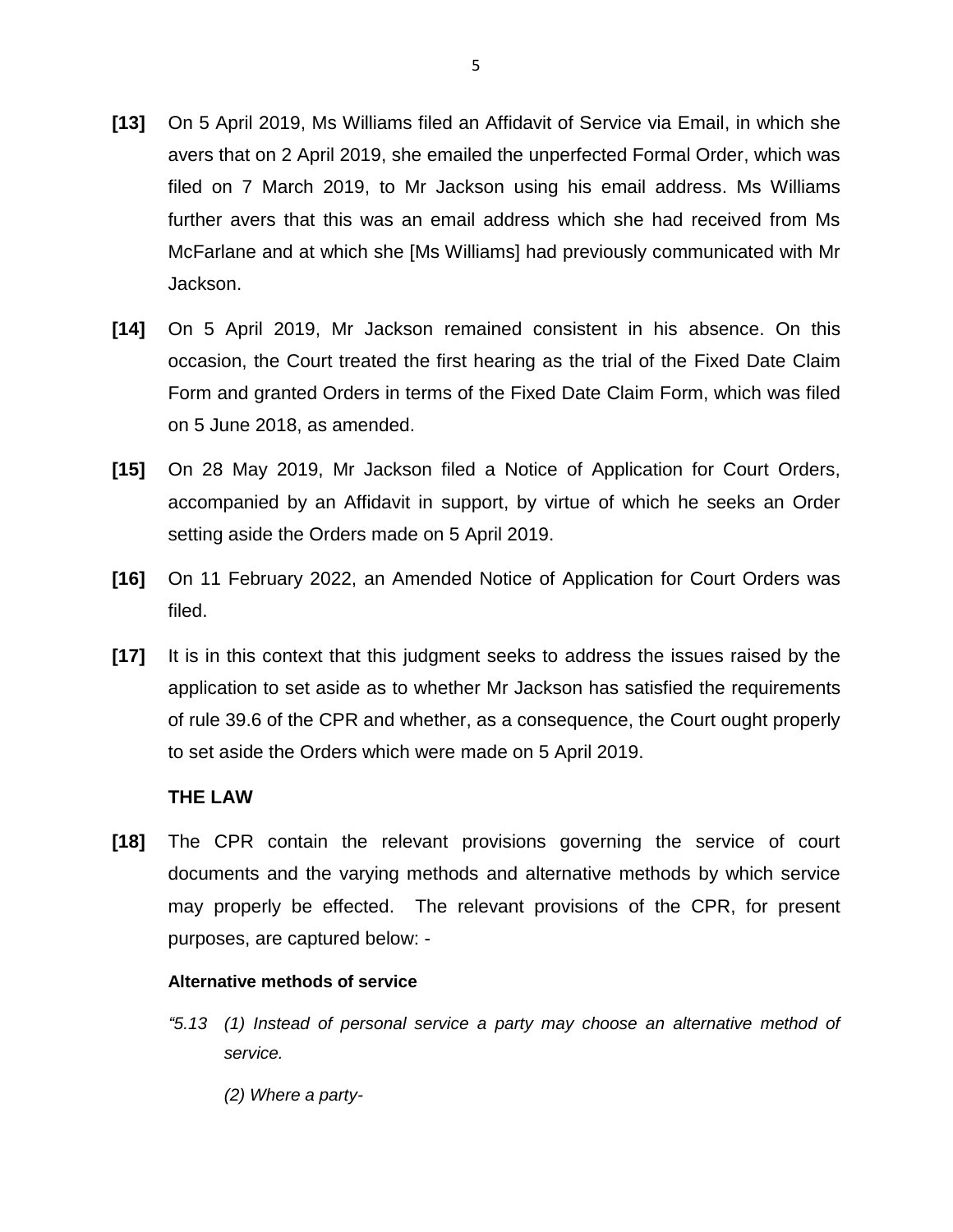*(a) chooses an alternative method of service; and* 

*(b) the court is asked to take any step on the basis that the claim form has been served,* 

*the party who served the claim form must file evidence on affidavit proving that the method of service was sufficient to enable the defendant to ascertain the contents of the claim form.* 

*(3) An affidavit under paragraph (2) must-*

*(a) give details of the method of service used;* 

*(b) show that-*

*(i) the person intended to be served was able to ascertain the contents of the documents; or* 

*(ii) it is likely that he or she would have been able to do so;*

*(c) state the time when the person served was or was likely to have been in a position to ascertain the contents of the documents; and*

*(d) exhibit a copy of the documents served.* 

*(4) The registry must immediately refer any affidavit filed under paragraph (2) to a judge, master or registrar who must-*

*(a) consider the evidence; and* 

*(b) endorse on the affidavit whether it satisfactorily proves service.* 

*(5) Where the court is not satisfied that the method of service chosen was sufficient to enable the defendant to ascertain the contents of the claim form, the registry must fix a date, time and place to consider making an order under rule 5.14 and give at least 7 days' notice to the claimant.* 

*(6) An endorsement made pursuant to 5.13(4) may be set aside on good cause being shown."*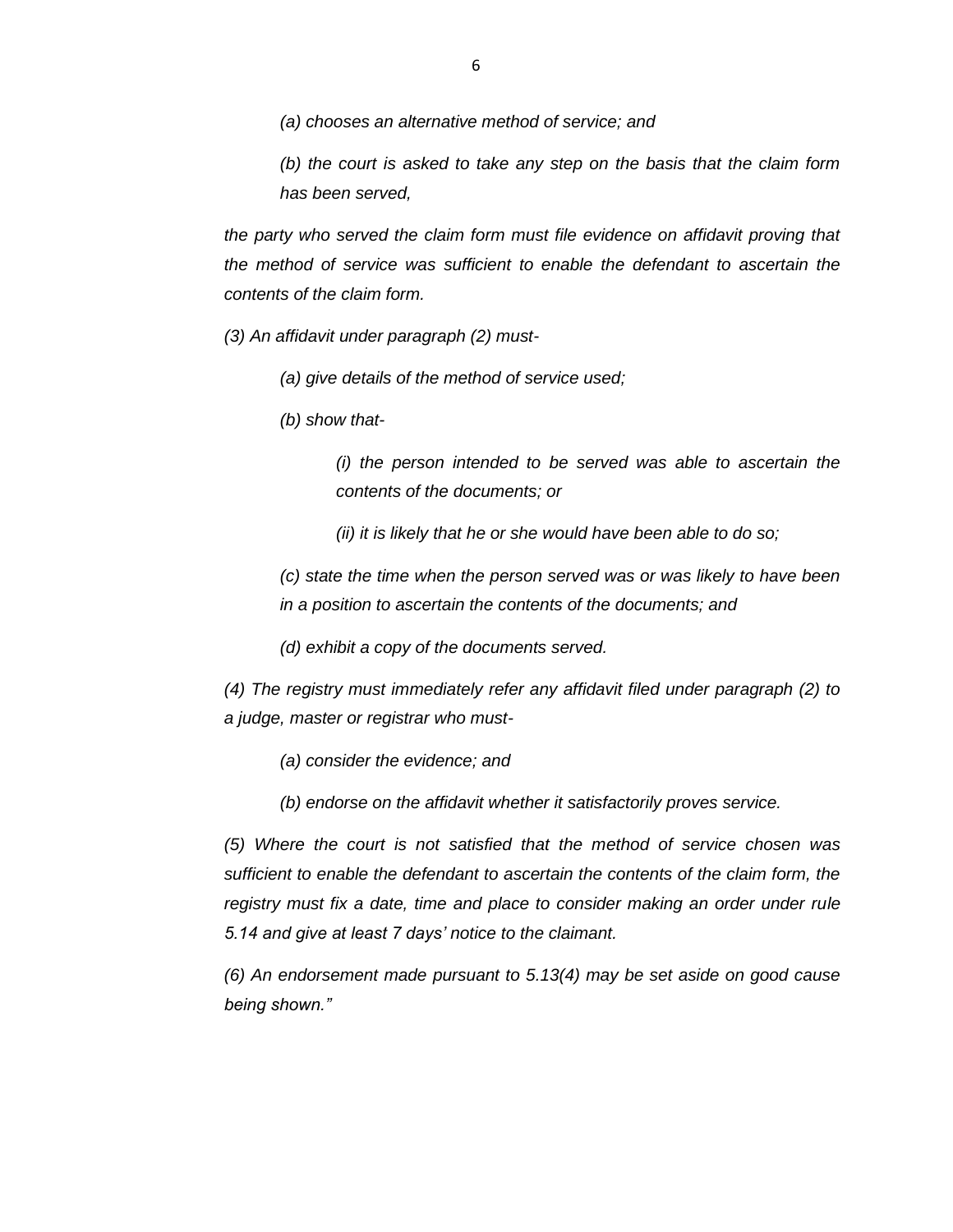### **Who is to serve documents other than the claim form**

*"6.1 (1) Any judgment or order which requires service must be served by the party obtaining that judgment or order unless the court orders otherwise.* 

*(2) Any other document must be served by a party, unless-*

- *(a) a rule otherwise provides; or*
- *(b) the court orders otherwise."*

## **Method of service**

- *"6.2 Where these Rules require a document other than a claim form to be served on any person it may be served by any of the following methods-*
	- *(a) any means of service in accordance with Part 5;*
	- *(b) leaving it at or sending it by prepaid post or courier delivery to any address for service in accordance with rule 6.3(1);*
	- *(c) (where rule 6.3(2) applies) FAX; or*
	- (d) *other means of electronic communication if this is permitted by a relevant practice direction, unless a rule otherwise provides or the court orders otherwise.*"

#### **Deemed date of service**

*"6.6 (1) A document which is served within the jurisdiction in accordance with these Rules shall be deemed to be served on the day shown in the following table-*

## **Method of Service Deemed date of service**

…

*Other electronic method the business day after transmission.*

*(2) Any document served after 4 p.m. on a business day or at any time on a day other than a business day is treated as having been served on the next business day."*

#### **Proof of service**

*"6.7 Where proof of service of any document is required this may be done by any method of proving service set out in Part 5."*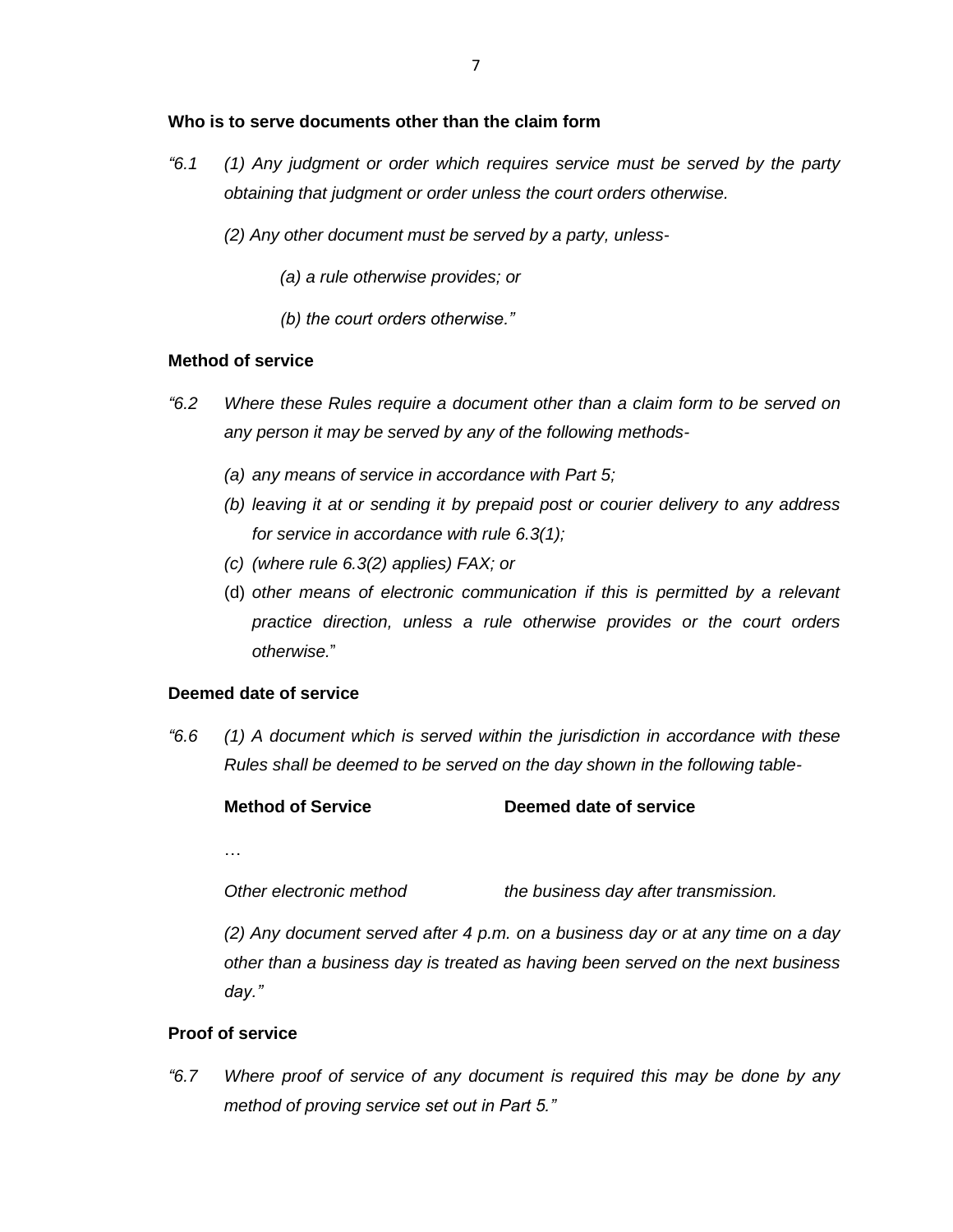#### **Failure of party to attend trial**

- *"39.5 Provided that the judge is satisfied that notice of the hearing has been served on the absent party or parties in accordance with these Rules-*
	- *(a) If no party appears at the trial the judge may strike out the claim and any counterclaim; or*
	- (b) *If one or more, but not all parties appear the judge may proceed in the absence of the parties who do not appear*."

#### **Application to set aside judgment given in party's absence**

*"39.6 (1) A party who was not present at a trial at which judgment was given or an order made in its absence may apply to set aside that judgment or order.* 

*(2) The application must be made within 14 days after the date on which the judgment or order was served on the applicant.* 

*(3) The application to set aside the judgment or order must be supported by evidence on affidavit showing-*

*(a) good reason for failing to attend the hearing; and* 

*(b) that it is likely that had the applicant attended some other judgment or order might have been given or made*."

#### **The requirements of rule 39.6 of the CPR**

- **[19]** It is clear from a reading of rule 39.6 of the CPR that there are three (3) conditions that must be satisfied by any applicant who approaches the court with the intention of having a judgment or order which was made in his absence, set aside. Firstly, the application must be made within fourteen (14) days of the date of service of the judgment or order; the affidavit evidence in support of the application must show good reason for the failure to attend the hearing; and that it is likely that some other judgment or order would have been made had the applicant attended the hearing.
- **[20]** The authorities establish that the rule is to be read cumulatively, so that, in order to succeed on an application to set aside a judgment or order of the court, an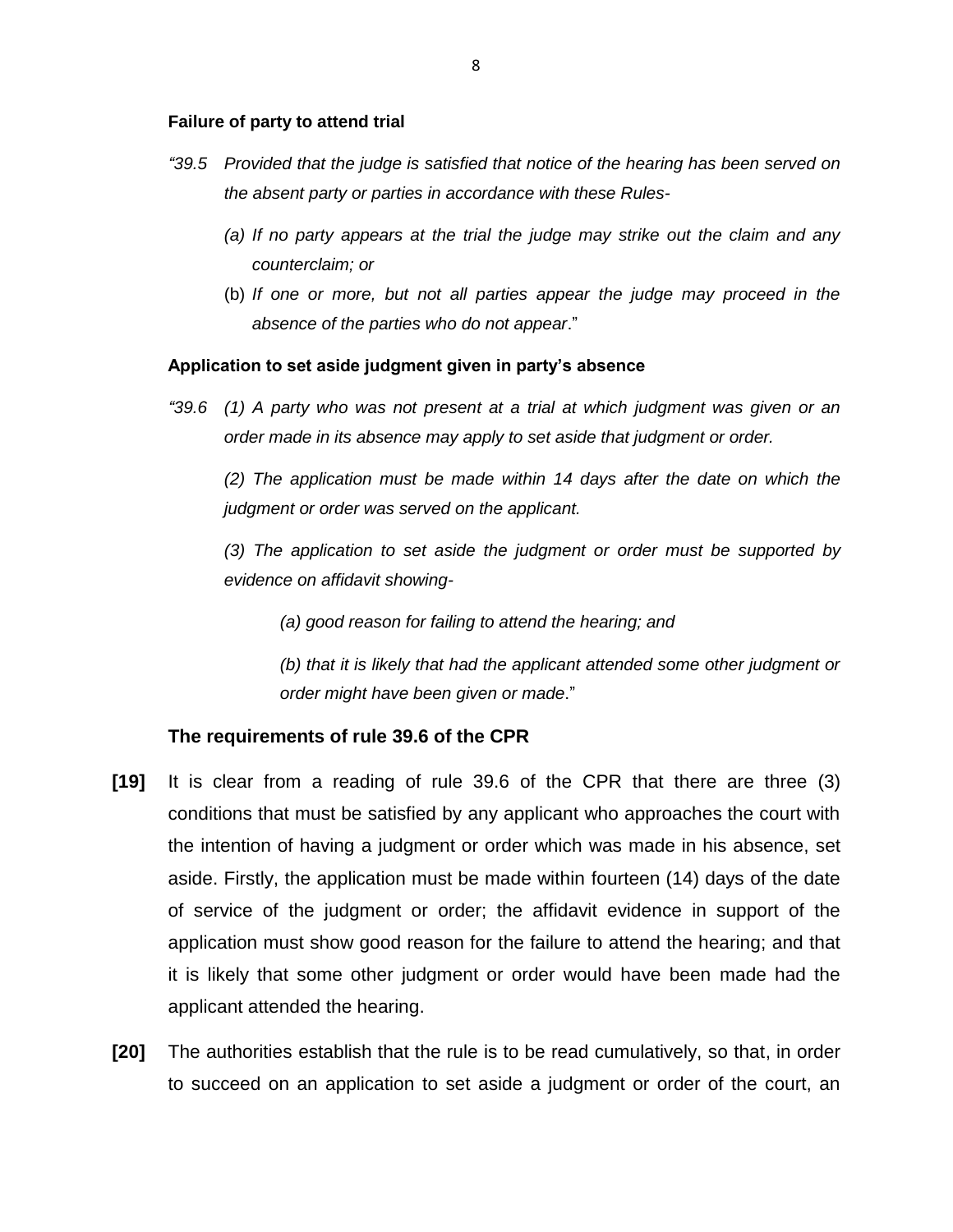applicant is required to satisfy each requirement of the rule. Equally clear is the principle that there is no residual discretion in the trial judge, to set aside the judgment or order, if any of the conditions set out in the rule is not satisfied.<sup>1</sup>

**[21]** In **David Watson v Adolphus Sylvester Roper**, <sup>2</sup> K. Harrison JA cited with approval the dicta of Langrin JA in **Thelma Edwards v Robinson's Car Mart and Lorenzo Archer**. <sup>3</sup> At page 8, Harrison JA had the following to say: -

> "*The predominant consideration therefore in setting aside a judgment given after a trial in the absence of the applicant, is not whether there is a defence on the merits but the reason why the applicant had absented himself from the trial*. *If the absence was deliberate and not due to accident or mistake, the court would be unlikely to allow a rehearing. Other relevant considerations include the prospects of success of the applicant in a retrial; the delay in applying to set aside; the conduct of the applicant; whether the successful party would be prejudiced by the judgment being set aside; and the public interest in there being an end to litigation. This court has approved these principles, and have applied them, from time to time."*

- [22] In Neufville v Papa Michael,<sup>4</sup> the court held that where no adequate explanation has been given by a party who failed to attend a trial and failed to keep in touch with his solicitors, the application to set aside the judgment or order made in his absence would be refused.
- **[23]** In **Alice McPherson v Portland Parish Council**, <sup>5</sup> Fraser JA considered the issue as to what constitutes a proper explanation or a 'good explanation', as contemplated by the rule. At paragraph [48], he stated as follows: -

<sup>1</sup> See – **David Watson v Adolphus Sylvester Roper** S.C.C.A. No. 42 of 2005, per K. Harrison JA, **Barclays Bank plc v Ellis** (2000) The Times, judgment delivered on 24 October 2000, (This position was reaffirmed by the Court of Appeal in **Astley v The Attorney General** [2012] JMCA Civ 64) and **Vivienne Douglas Channer v Lorna Channer** [2022] JMSC Civ 24

<sup>2</sup> Supra

<sup>&</sup>lt;sup>3</sup> SCCA 81/00 (unreported), judgment delivered on 19 March 2001

<sup>4</sup> [1999] LTL 23/11/99

<sup>5</sup> [2019] JMCA App 20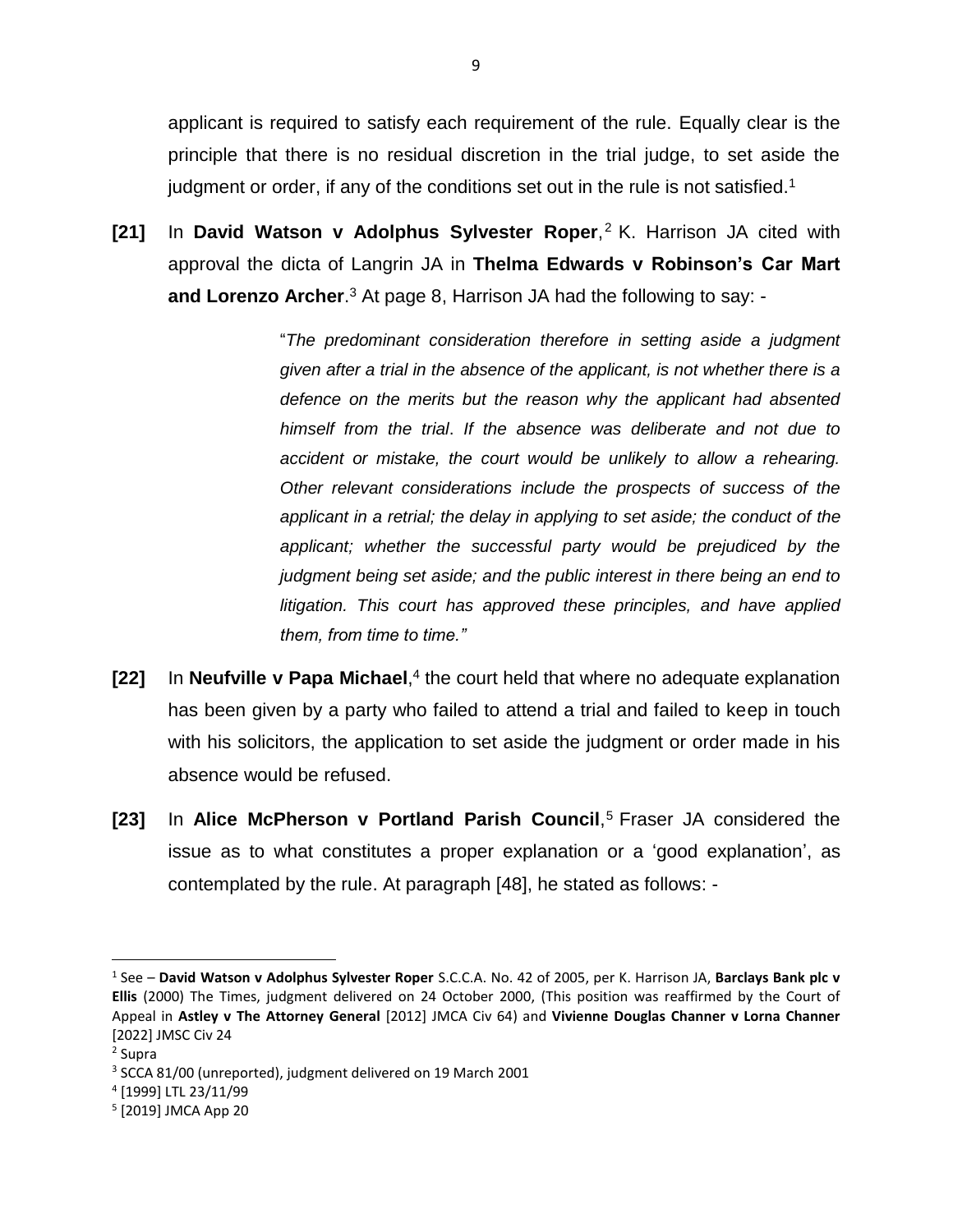*"…A 'proper' or good explanation or reason must be one which not only adequately reveals why the default occurred, it must also show that the default is excusable in the circumstances. Put another way, an explanation or reason may comprehensively outline what caused a particular failing but to be 'good', it also has to have the additional quality of justifying the relief, forbearance or favourable exercise of the discretion sought."* 

- **[24]** The court is required to determine, at its discretion, whether, as a question of fact, a good explanation has been provided, having regard to all the circumstances of the case. The court is not however required to look for an 'infallible' explanation.<sup>6</sup>
- **[25]** Nor is the court to embark on a mini trial, in its consideration of the third requirement of the rule. In determining whether an applicant has demonstrated that it is likely that some other judgment or order would have been made had he been present at the hearing, the court is not required to say whether he has a good defence or a defence with a reasonable prospect of success.

## **ANALYSIS**

 $\overline{\phantom{a}}$ 

**[26]** In the present instance, the primary consideration for the Court is not whether there is a defence on the merits but rather the reasons advanced by Mr Jackson for his absence from the scheduled first hearings. Where the Court finds that his absence was deliberate or was not due to accident or mistake, it is unlikely that it will order a rehearing. Other relevant considerations include the delay (if any) in applying to set aside; the conduct of Mr Jackson before and during the proceedings; any prejudice that would be occasioned to Ms McFarlane by the Orders being set aside; and the public policy consideration that there should be finality to litigation.

<sup>6</sup> See – **Sean Greaves v Calvin Chung** [2019] JMCA Civ 45, per Edwards JA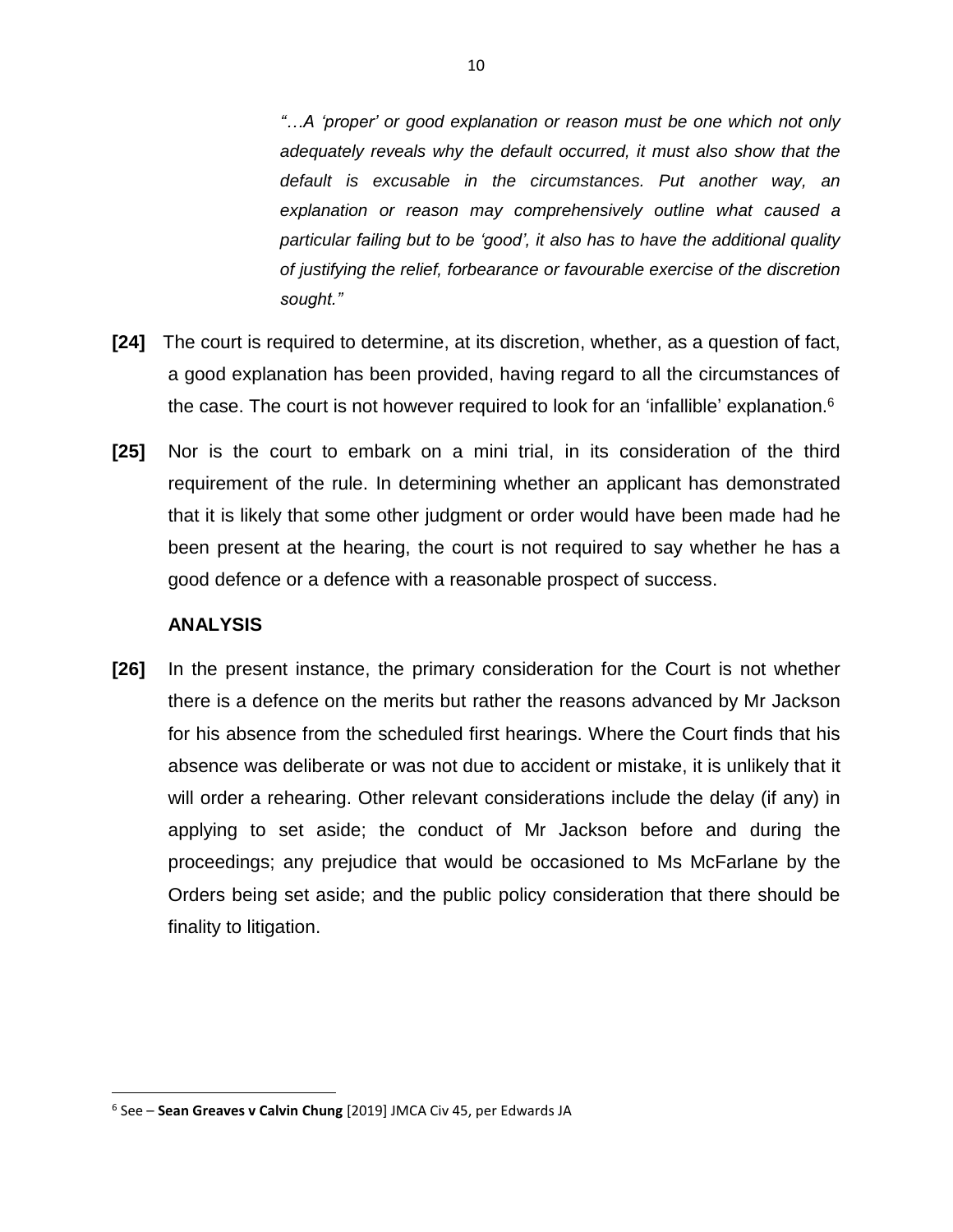## **Whether the Orders made on 5 April 2019 ought properly to be set aside**

- *(i) Whether the Application to set aside was made within fourteen days of the date of service*
- **[27]** In this regard, the evidence before the Court discloses that the Orders of 5 April 2019 were served on Mr Jackson on 15 May 2019.<sup>7</sup> This evidence has not been contradicted by Mr Jackson. On 28 May 2019, Mr Jackson filed his application to set aside the Orders of 5 April 2019.
- **[28]** The Court accepts the evidence in this regard and finds that Mr Jackson has satisfied this requirement of rule 39.6(2) of the CPR. Accordingly, the Court finds that the application to set aside was made well within fourteen (14) days of the date of service of the Orders of 5 April 2019.
	- *(ii) Whether Mr Jackson has demonstrated that he has a good reason for failing to attend the hearing that was conducted on 5 April 2019*
- **[29]** It is well established by the authorities that, in determining whether to set aside a judgment or order that was made in the absence of a party, the court must consider the reason(s) advanced for the applicant's absence at the time that the order was made. Where the court finds that the absence of an applicant is deliberate and is not due to some accident or mistake, setting aside the judgment or order and allowing a rehearing is unlikely.
- **[30]** It is equally well established that each reason advanced for the absence of an applicant must be a good one and should have that additional quality of justifying the relief, forbearance or favourable exercise of the judicial discretion that is sought.

<sup>7</sup> See – Affidavit of Service sworn to on 9 October 2019 and filed on 11 October 2019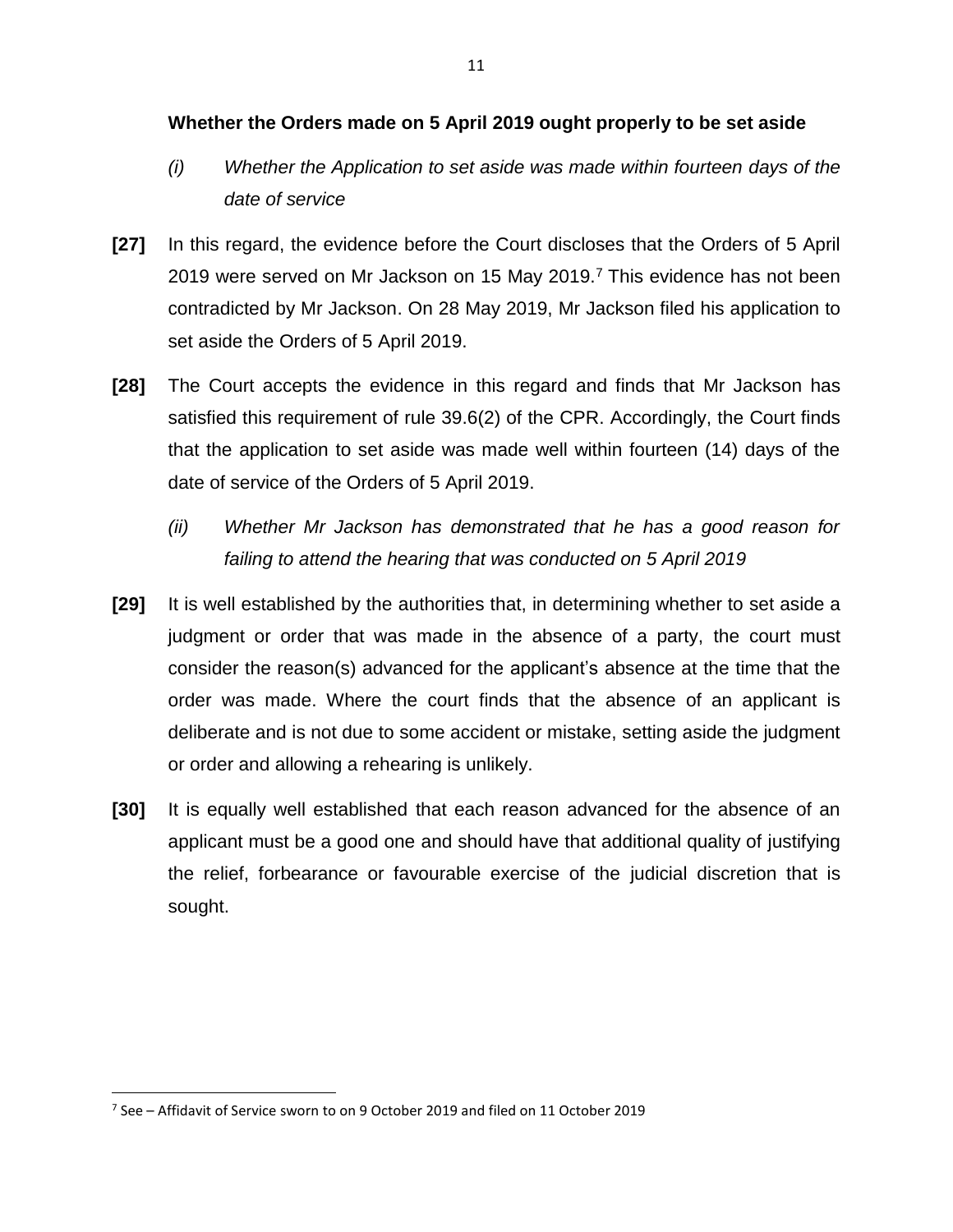#### *(a) Mr Jackson's absence on 7 November 2018*

- **[31]** Learned Counsel Mr Lemar Neale, in his submissions advanced on Mr Jackson's behalf, contends that the primary reason for Mr Jackson's absence from the first hearing of the Fixed Date Claim Form, which was filed on 5 June 2018, was that he was never advised by his then Attorney-at-Law, Mr Charles Williams, that he was required to attend. Mr Neale further contends that Mr Jackson was advised by Mr Williams that efforts were being made to settle the matter out of court.
- **[32]** Mr Neale asserts that Mr Jackson did not become aware of the fact that Mr Williams was absent from the proceedings on 7 November 2018, until after the Orders of 5 April 2019 were served on him. Nor was Mr Jackson aware that the matter had been adjourned to 4 April 2019.
- **[33]** Mr Neale asserts further that Mr Jackson's conduct, subsequent to the service of the Orders of 5 April 2019 on him, demonstrates an intention on his part to have the substantive matter resolved on its merits and that Mr Jackson has, since then, acted with alacrity.
- **[34]** Finally, Mr Neale submits that Mr Jackson ought not to be punished for the inaction of his previous Attorney-at-Law.
- **[35]** Regrettably, the Court is unable to accept the submissions advanced by Mr Neale in this regard. A careful examination of the court record reveals that Mr Jackson filed an Acknowledgement of Service on 19 September 2018. By way of that Acknowledgement of Service, Mr Jackson confirmed his receipt of the Fixed Date Claim Form as well as the supporting Affidavit, each filed on 5 June 2018. The Fixed Date Claim Form indicates, on its face, that the first hearing was scheduled for 7 November 2018. As such, it cannot tenably be argued that Mr Jackson was unaware firstly, that there was a matter that was before the court and secondly, of the very first date for which the first hearing of the Fixed Date Claim Form was scheduled.
- **[36]** Furthermore, the unchallenged evidence of Mr Charles Williams is that he was never retained by Mr Jackson in respect of this matter. Mr Williams avers that he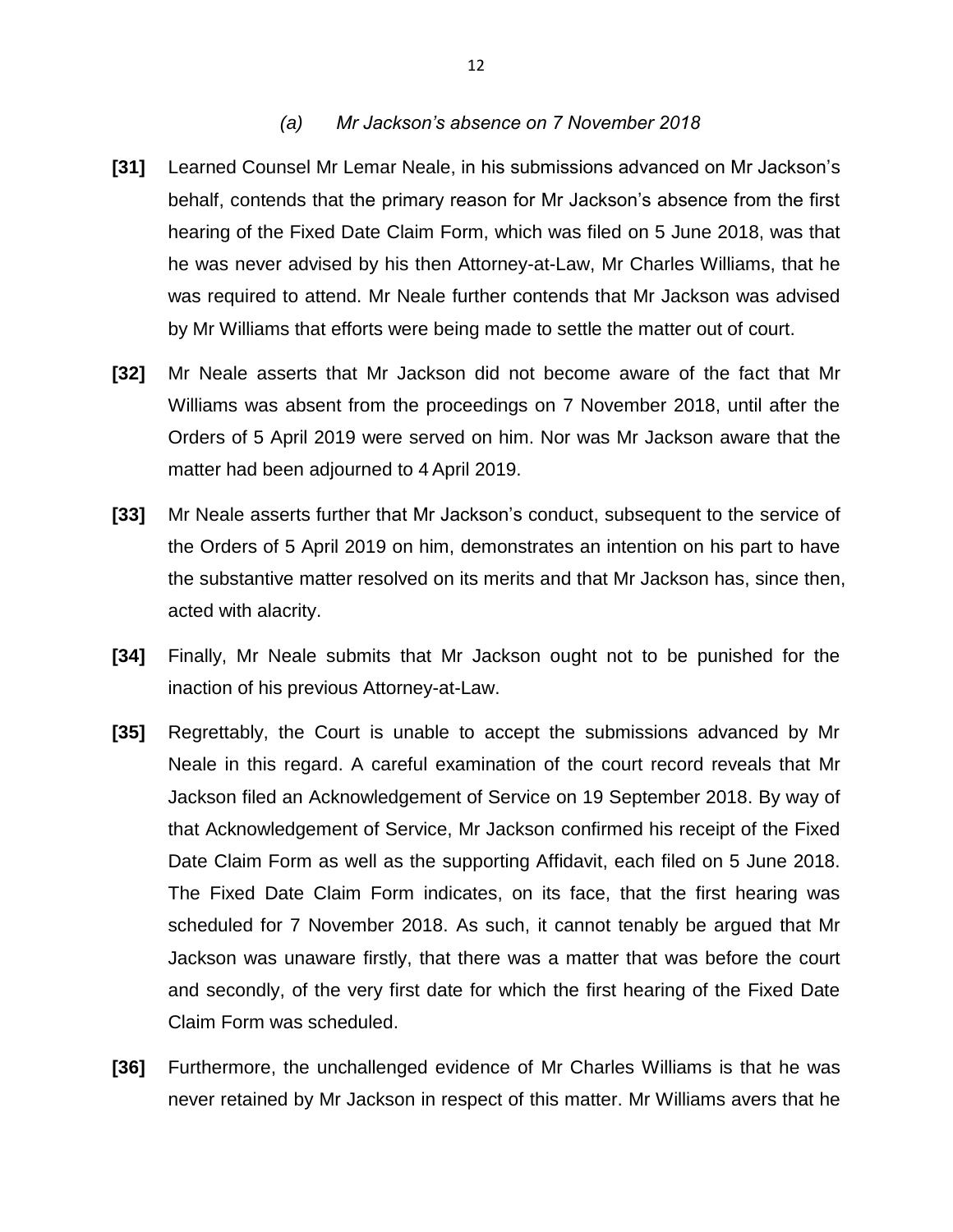was approached by Mr Jackson who brought to him the originating documents that had been served on him [Mr Jackson] in respect of this matter. Mr Williams avers further that he encouraged Mr Jackson to settle the matter with his sister, Ms McFarlane. Mr Williams maintains that he has never represented Mr Jackson in court; that, in respect of this matter, his name was never entered on the record of the court as representing Mr Jackson; and that he filed no Acknowledgement of Service in Mr Jackson's behalf.<sup>8</sup>

- **[37]** In any event, had Mr Jackson been made to understand that the matter was to be settled out of court, as he contends, it is reasonable to expect that he would have made an effort to liaise with his Attorney-at-Law, in an effort to ascertain the progress of the matter and the details of any settlement agreement that might have been arrived at.
- **[38]** In the result, the Court finds that Mr Jackson has failed to demonstrate that he has a good reason for his failure to attend the first hearing that was scheduled for 7 November 2018.

# *(b) Mr Jackson's absence on 31 January 2019*

- **[39]** Ms Williams avers that Mr Jackson was informed of the hearing date of 31 January 2019. The uncontradicted evidence before the Court is that a Notice of Adjourned Hearing, in respect of this hearing date, was sent to Mr Jackson via registered mail, to his address at the subject property.<sup>9</sup> Mr Charles Williams also avers that he too advised Mr Jackson, via telephone, of this hearing date.<sup>10</sup> Mr Jackson has not sought to challenge this evidence.
- **[40]** The Court accepts the evidence of Ms Williams in this regard and finds that the service of the Notice of Adjourned Hearing by way of registered mail is an acceptable alternative method of service, as contemplated by the CPR. The

<sup>&</sup>lt;sup>8</sup> See – Affidavit of Charles Williams in response to Affidavit of Donald Jackson, which was filed on 23 February 2022, at paragraphs 6, 7 and 8

<sup>9</sup> See – Affidavit of Posting sworn to and filed on 12 December 2018

<sup>&</sup>lt;sup>10</sup> See – Affidavit of Charles Williams in response to Affidavit of Donald Jackson, which was filed on 23 February 2022, at paragraph 10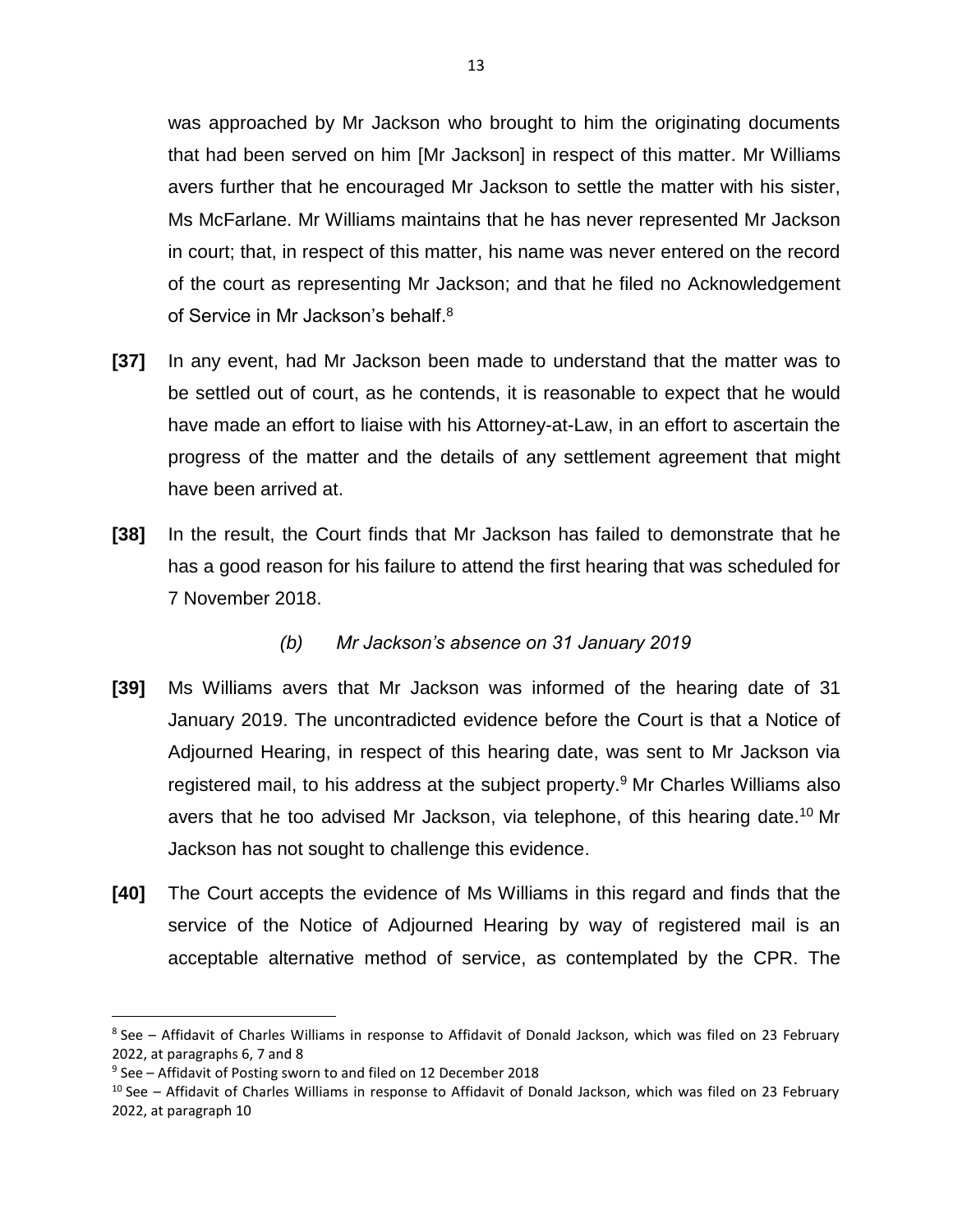Court also finds that this method of service was sufficient to bring the hearing date of 31 January 2019 to Mr Jackson's attention.

- (c) *Mr Jackson's absence on 4 April 2019*
- **[41]** The first hearing of the Fixed Date Claim Form, which was filed on 5 June 2018, came before this Court on 4 April 2019. With respect to this hearing date, Mr Jackson contends that he was never served with the unperfected Formal Order, filed on 7 March 2019, by virtue of which it is asserted that he was advised of this hearing date. Conversely, Ms Williams avers that the unperfected Formal Order was served on Mr Jackson, via email. Mr Jackson also contends that he has since then checked his email account and particularly his messages received on 2 April 2019 and has been unable to locate that email from Ms Williams and is, as a consequence, 'doubtful' that he was in fact served with a copy of the unperfected Formal Order.<sup>11</sup> It is for that reason, Mr Jackson contends, that he was absent from the hearing on 4 April 2019.
- **[42]** It is instructive that Mr Jackson does not deny or otherwise indicate that the email address [\(domadlj@yahoo.com\)](mailto:domadlj@yahoo.com) attributed to him by Ms Williams does not in fact belong to him. Nor does he deny that he has previously received emails from Ms Williams at this email address.
- **[43]** Rule 6.2(a) of the CPR allows for documents other than a claim form (such as the Unperfected Formal Order which had been filed on 7 March 2019) to be served on any person by any means of service in accordance with Part 5 of the CPR. Rule 5.13 of the CPR provides that a party may elect to serve documents by an alternative method of service in lieu of personal service. Where a party chooses an alternative method of service, that party must prove, by way of evidence on affidavit, that the method of service utilized is sufficient to enable the other party to ascertain the contents of the documents served. It is instructive

l

 $11$  See – Supplemental Affidavit of Donald Jackson in Support of Amended Notice of Application for Court Orders, which was sworn to on 10 February 2022 and filed on 11 February 2022, at paragraph 6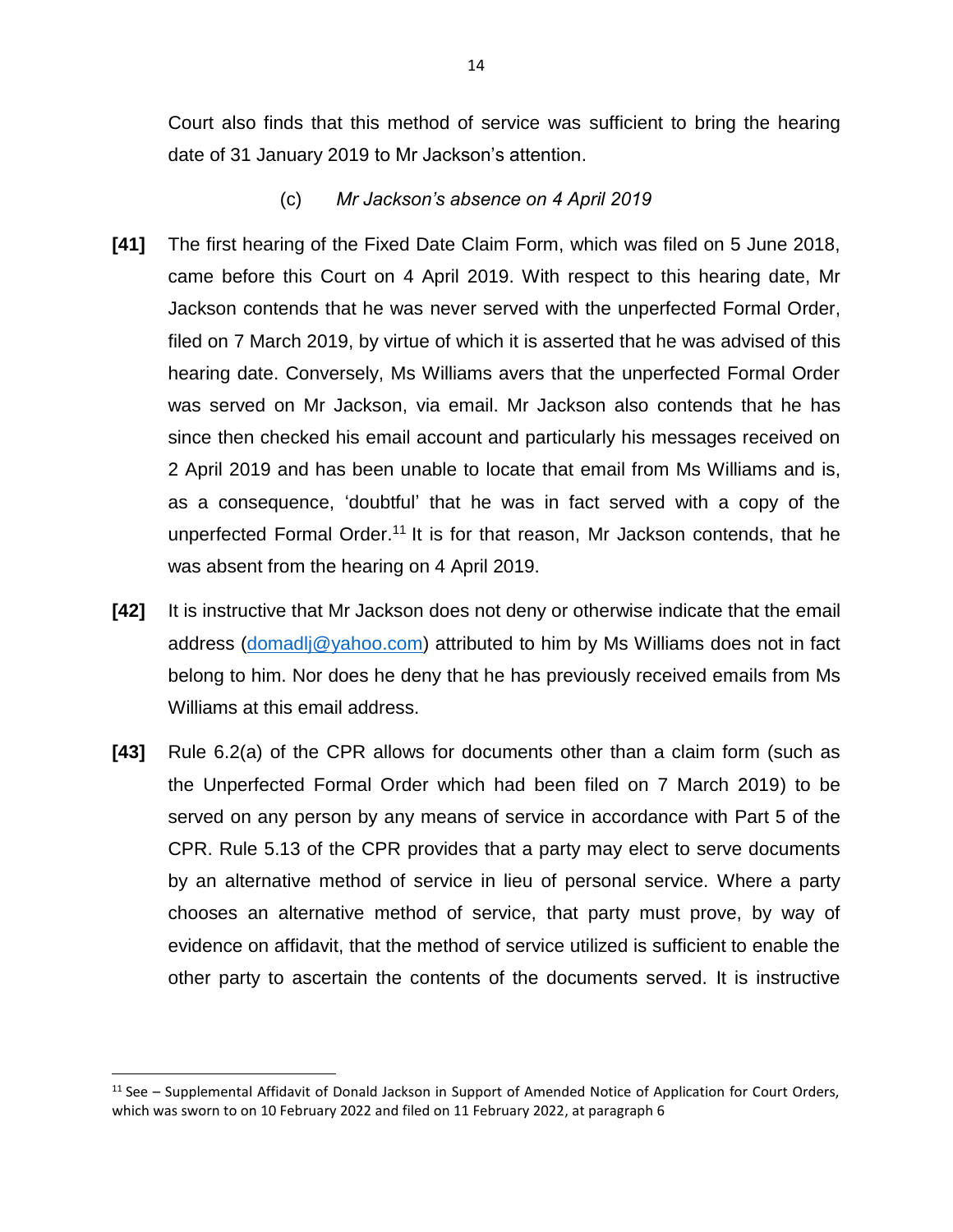that the rule does not place any limitation on a party who chooses to utilize an alternative method of service. 12

- **[44]** It is correct that there is currently, and was, at the material time, no practice direction permitting service via email, nor was there in force any applicable rule or order of the court that permitted the service of the Unperfected Formal Order, which was filed on 7 March 2019, via email. Although rule 6.2(a) of the CPR permits other documents to be served by any means of service in accordance with Part 5 of the CPR, the validity of service via email, as an alternative method of service under rules 5.13 and 5.14 of the CPR, would be dependent on the approval of the court.<sup>13</sup>
- **[45]** To this end, Ms Williams avers that she received Mr Jackson's email address from Ms McFarlane and that that was the address to which the unperfected Formal Order, which was filed on 7 March 2019, was sent. Ms Williams avers that Ms McFarlane communicated with Mr Jackson on prior occasions by means of the same email address. Ms Williams maintains that she has also communicated with Mr Jackson on previous occasions using the same email address.
- **[46]** In this regard, the evidence of Mr Jackson does not inspire confidence. The Court accepts the evidence of Ms Williams and finds that the method of service she utilized is an 'alternative method of service', as contemplated by rule 5.13(1) of the CPR. The Court also finds that that alternative method of service was sufficient to enable Mr Jackson to ascertain the contents of the unperfected Formal Order, or, at the very least, that it is likely that he would have been able to do so.
- **[47]** The Court is unable to accept Mr Jackson's evidence that he is 'doubtful' that he was ever served with a copy of the unperfected Formal Order, which was filed on

 $12$  See – Rule 5.13(3) of the CPR

<sup>13</sup> See – **Sean Greaves v Calvin Chung** (supra), at paragraphs 90-94, per Edwards JA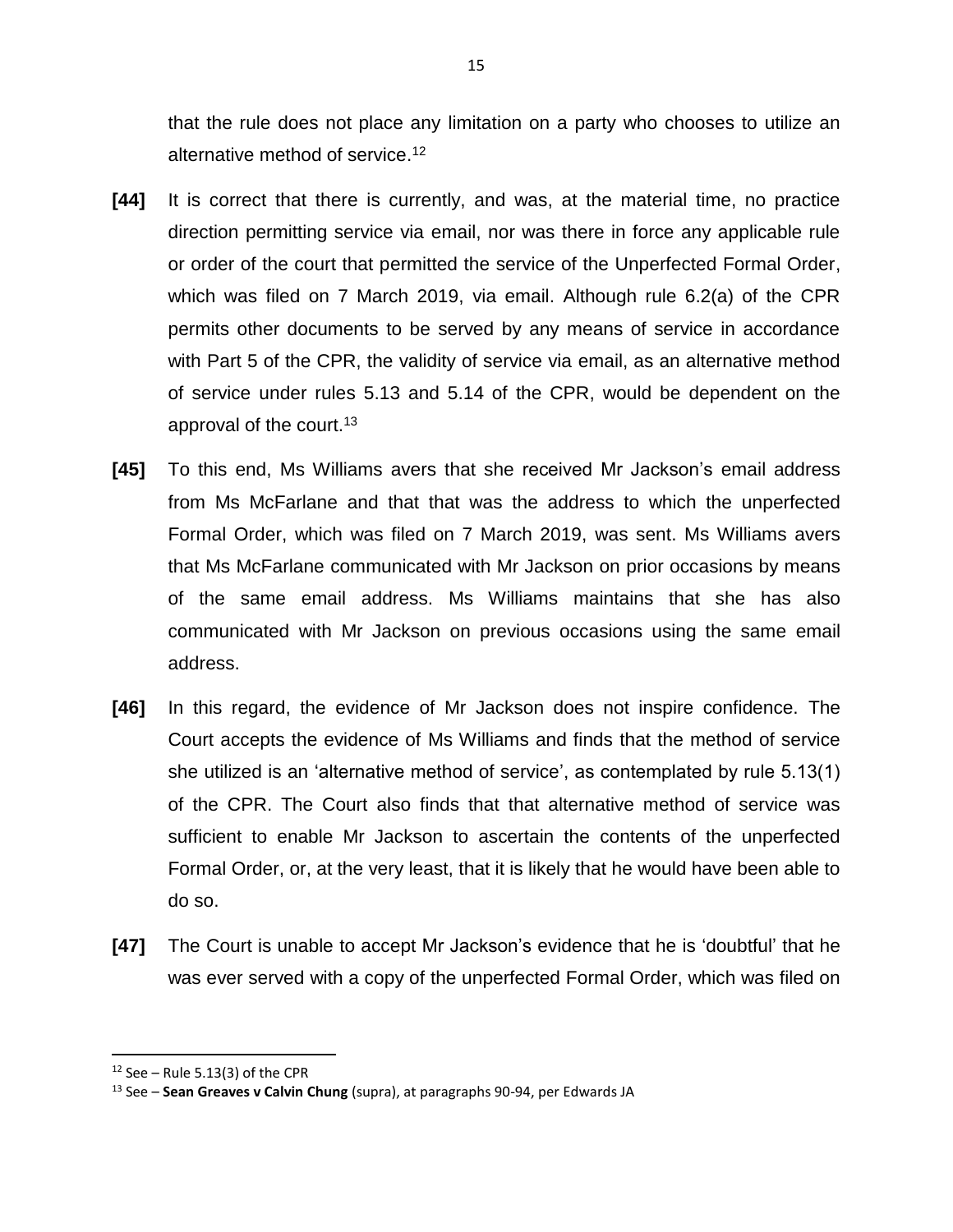7 March 2019. The Court is also unable to accept the assertion that Mr Jackson was unaware that he was required to attend the hearing on 4 April 2019.

**[48]** In the result, the Court finds that Mr Jackson has failed to demonstrate that he has a good reason for his failure to attend the hearing on 4 April 2019.

## (d) *Mr Jackson's absence on 5 April 2019*

- **[49]** On 4 April 2019, this Court further adjourned the first hearing of the Fixed Date Claim Form, which was filed on 5 June 2018, to 5 April 2019. This was to allow for the filing of an Affidavit of Service, in respect of the service of the unperfected Formal Order, which was filed on 7 March 2019, that was said to have been effected on Mr Jackson. Mr Jackson maintains that he was only advised of this hearing date five (5) minutes prior to the time at which the hearing was scheduled to commence. Mr Jackson maintains further that, at that time, he was 'out of town'.
- **[50]** Mr Neale submits that, on 5 April 2019, the first hearing of the Fixed Date Claim Form ought properly to have been adjourned. It was further submitted that Mr Jackson ought to have been given notice of the new date to which the hearing would have been adjourned. In the circumstances, Mr Neale contends, Mr Jackson was not given proper and or sufficient notice of the hearing date of 5 April 2019 and that it was not sufficient for Mr Jackson to have been contacted by telephone five (5) minutes prior to the commencement of the hearing.
- **[51]** This Court is unable to accept those submissions. The evidence before the Court is that Mr Jackson was advised via email of the hearing scheduled for 4 April 2019. On 4 April 2019, Mr Jackson was again absent and the Court requested an affidavit of service in respect of the service of the unperfected Formal Order, which was filed on 7 March 2019 and which was said to have been served on Mr Jackson. As a consequence, the first hearing was adjourned to 5 April 2019, to facilitate the filing of the affidavit of service.<sup>14</sup> Additionally, Ms McFarlane has given evidence that, on 4 April 2019, whilst waiting on the matter to be dealt with

<sup>14</sup> See – Affidavit of Service via Email sworn to on 4 April 2019 and filed on 5 April 2019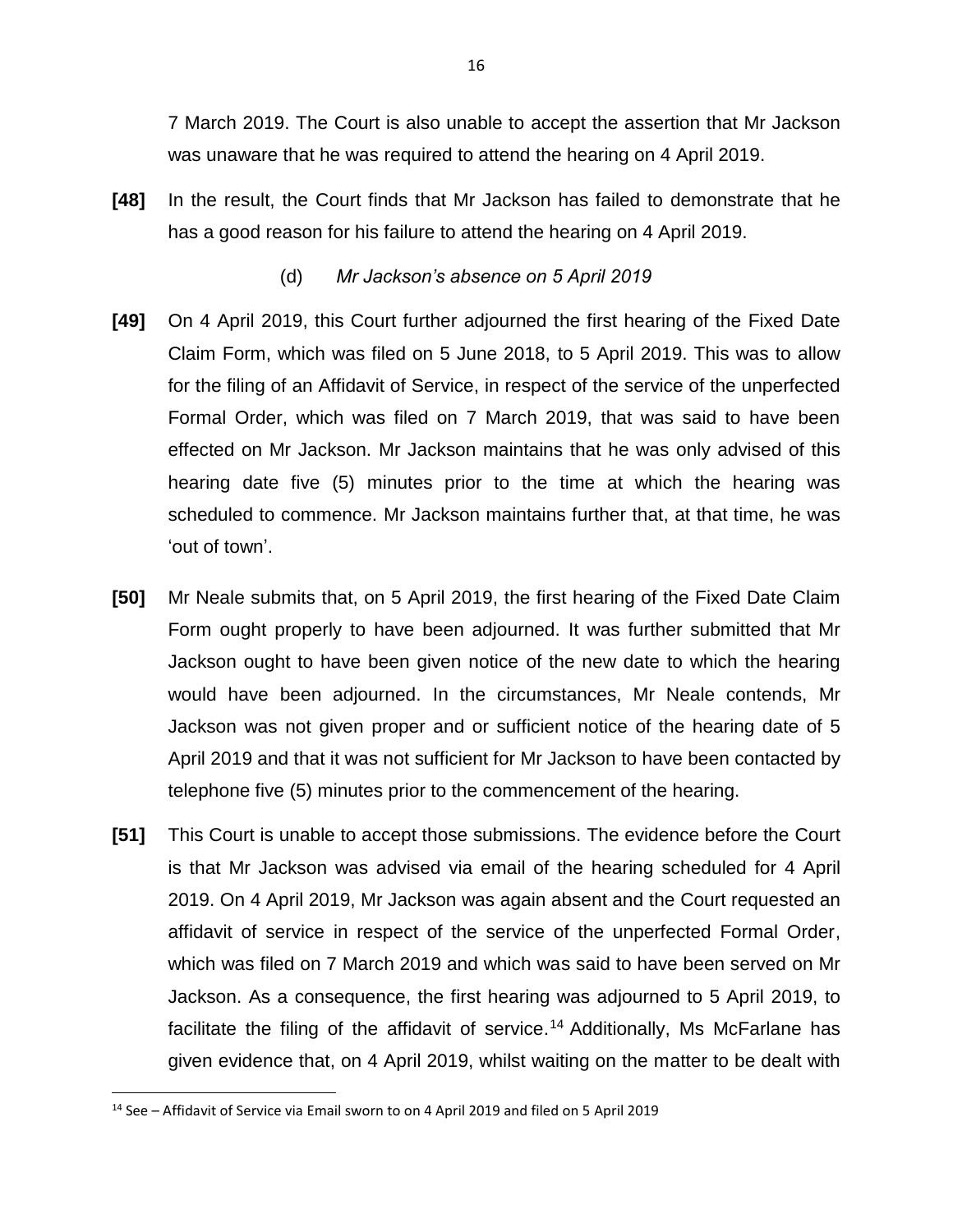by the court, Ms Williams telephoned Mr Jackson and enquired of his whereabouts. Ms McFarlane avers that she heard Mr Jackson say that he 'could be there in a few minutes.'<sup>15</sup> This evidence has not been challenged by Mr Jackson.

- **[52]** On 5 April 2019, having read the Affidavit of Service via Email, dated 4 April 2019 and which was filed on 5 April 2019, the Court approved the alternative method of service employed by Ms Williams and found that that method of service was sufficient to enable Mr Jackson to ascertain the contents of the unperfected Formal Order, or, at the very least, that it is likely that he would have been able to do so.
- **[53]** In the result, the Court accepts the evidence of Ms McFarlane and finds that Mr Jackson has exhibited a pattern of conduct of being absent from the court proceedings that were scheduled in respect of this matter. Mr Jackson has demonstrated scant regard for the court and its processes as well as for the documents which emanated from the court's registry in respect of this matter.
- **[54]** On a preponderance of the evidence, the Court finds that Mr Jackson has failed to demonstrate that he has a good reason for his absence on each date for which the first hearing was scheduled and, in particular, on 5 April 2019.
	- *(iii) Whether Mr Jackson has demonstrated that it is likely that some other Order would have been made, had he been present at the hearing on 5 April 2019*
- **[55]** Mr Neale asserts that it is quite likely that, had Mr Jackson been present at the hearing on 5 April 2019, the Court would not have made the Orders that it did. To buttress this argument, Mr Neale referred to the evidence of Ms McFarlane that Mr Jackson 'may' be entitled to a beneficial interest in the subject property.
- **[56]** Mr Neale maintains further that the Affidavits filed on Mr Jackson's behalf, in support of this application, demonstrate that he has a defence with a real

l

<sup>15</sup> See – Affidavit of Hermine McFarlane in Response to Supplemental Affidavit of Donald Jackson in Support of Notice of Amended Court Orders, which was sworn to and filed on 23 February 2022, at paragraph 7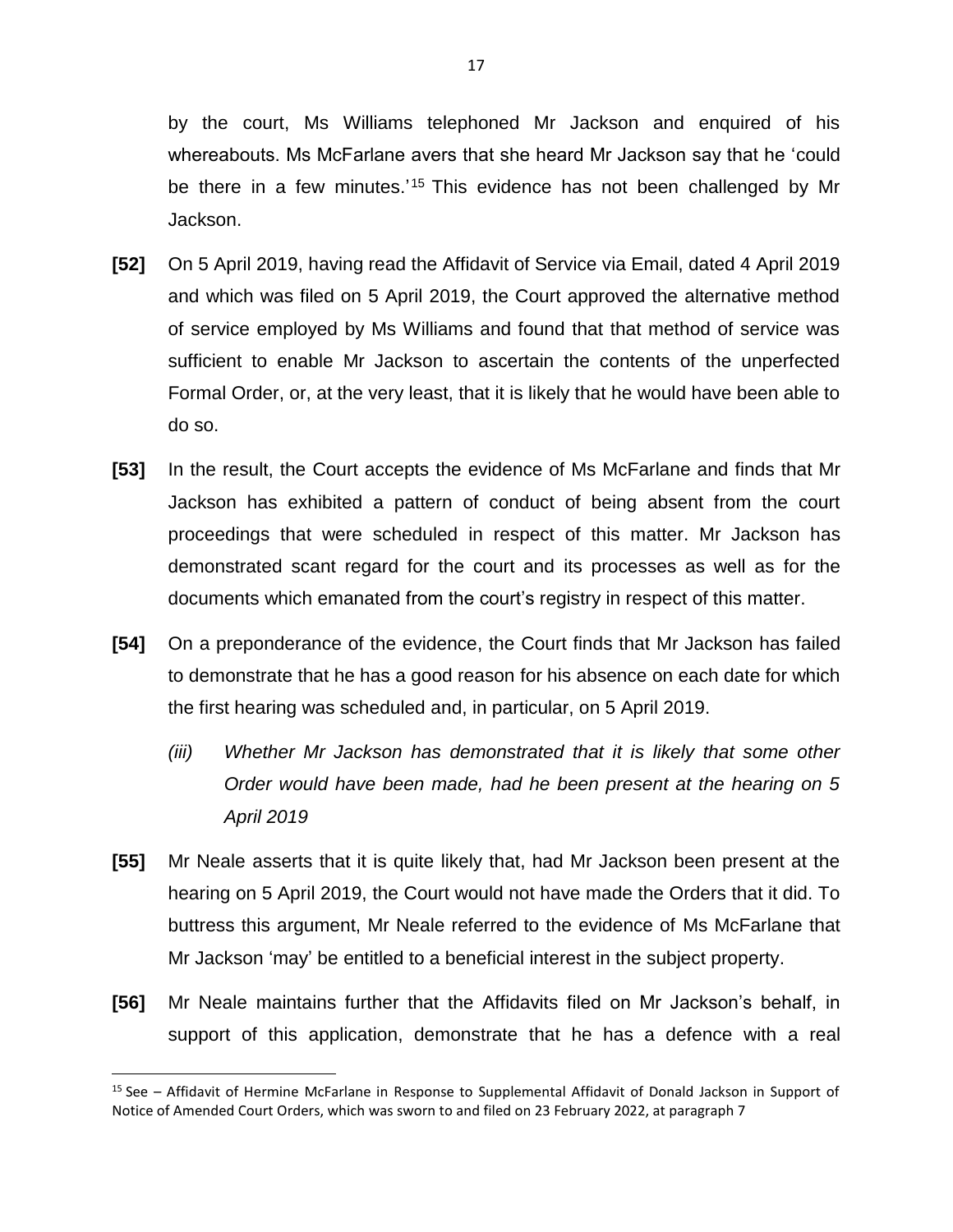prospect of success. On this basis, Mr Neale contends, the Court ought properly to grant the relief Mr Jackson seeks by way of the application to set aside the Orders of 5 April 2019.

- **[57]** The Court is rendered unable to accept these submissions. A careful examination of the averments made by Mr Jackson reveals a dearth of evidence in this regard. In fact, the Court is faced with Mr Jackson's bald assertion that he 'has a good defence with a real prospect of success' and that he 'believes' that he is 'entitled' to a beneficial interest in the subject property.
- **[58]** Having regard to the evidence filed by Ms McFarlane in respect of the substantive matter and the content of the documents that have been exhibited to that Affidavit, this Court is of the view that it is unlikely that it would have made some other Order at the hearing on 5 April 2019, had Mr Jackson been present.<sup>16</sup>
- **[59]** As a consequence, this Court is of the view that Mr Jackson has failed to satisfy two of the three conditions outlined in rule 39.6 of the CPR. The Court finds that Mr Jackson has failed to demonstrate that he has a good reason for his absence from the hearing on 5 April 2019. Mr Jackson has also failed to demonstrate that, had he been present at that hearing, it is likely that some other Order would have been made.
- **[60]** In the result, the Court is unable to grant the relief sought by Mr Jackson and finds that the Amended Notice of Application Court Orders, which was filed on 11 February 2022, ought properly to be refused with costs to the Respondent/Claimant, to be taxed if not sooner agreed.

# **DISPOSITION**

l

- **[61]** It is hereby ordered as follows:
	- (1) The Amended Notice of Application for Court Orders, which was filed on 11 February 2022, is refused;

<sup>&</sup>lt;sup>16</sup> See – Affidavit of Hermine McFarlane in Support of Application under the Partition Act which was sworn to on 31 May 2018 and filed on 5 June 2018 and in particular, paragraphs 6-9, 10-16, 19-20, 22 and 24 and Exhibit **"HM3"**